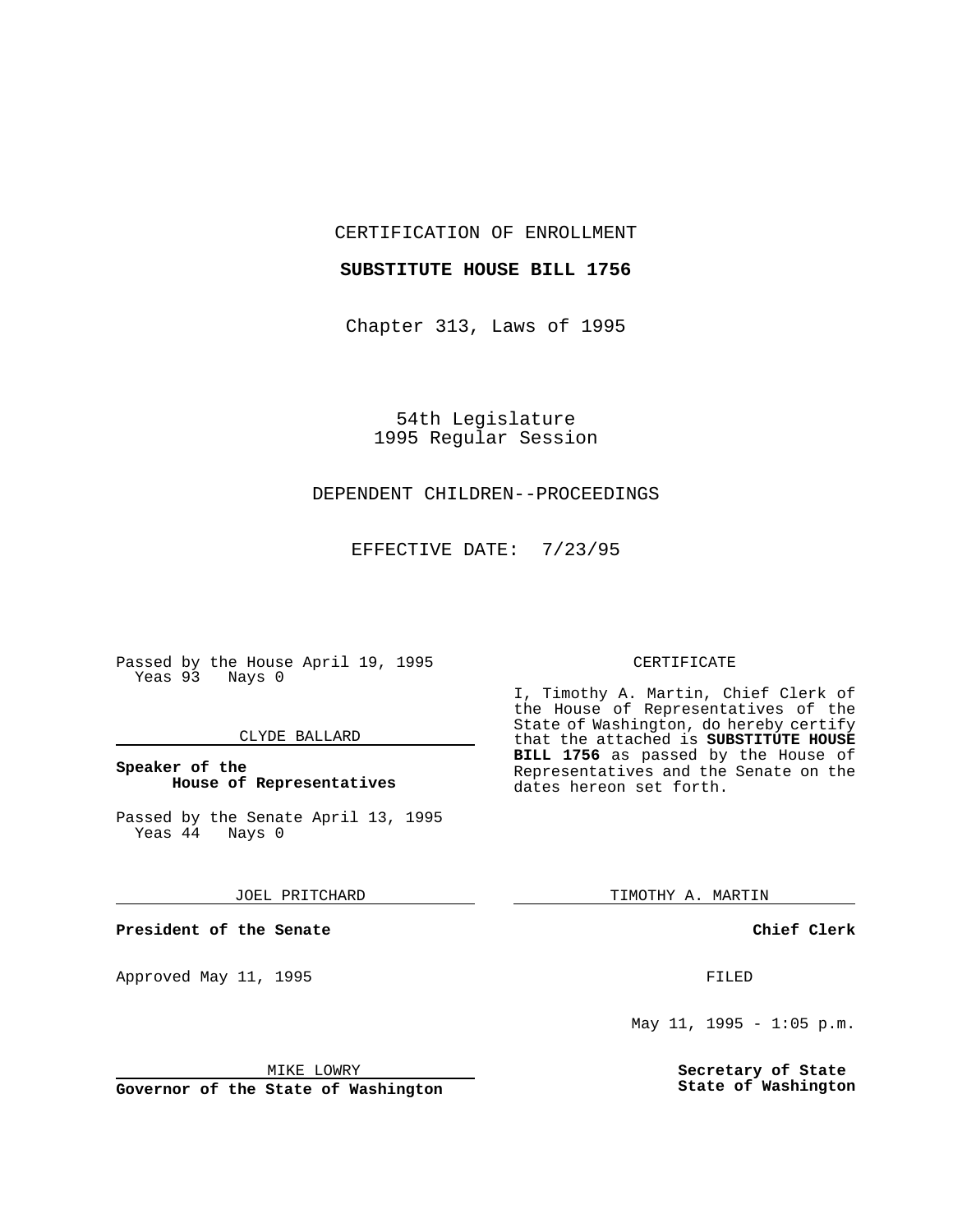## **SUBSTITUTE HOUSE BILL 1756** \_\_\_\_\_\_\_\_\_\_\_\_\_\_\_\_\_\_\_\_\_\_\_\_\_\_\_\_\_\_\_\_\_\_\_\_\_\_\_\_\_\_\_\_\_\_\_

\_\_\_\_\_\_\_\_\_\_\_\_\_\_\_\_\_\_\_\_\_\_\_\_\_\_\_\_\_\_\_\_\_\_\_\_\_\_\_\_\_\_\_\_\_\_\_

## AS AMENDED BY THE SENATE

Passed Legislature - 1995 Regular Session

#### **State of Washington 54th Legislature 1995 Regular Session**

**By** House Committee on Children & Family Services (originally sponsored by Representatives Veloria, Cooke, Cody, Lambert, Thibaudeau, Patterson and Costa)

Read first time 03/01/95.

 AN ACT Relating to dependent children; and amending RCW 13.34.110 and 13.34.130.

BE IT ENACTED BY THE LEGISLATURE OF THE STATE OF WASHINGTON:

 **Sec. 1.** RCW 13.34.110 and 1993 c 412 s 7 are each amended to read as follows:

 The court shall hold a fact-finding hearing on the petition and, unless the court dismisses the petition, shall make written findings of fact, stating the reasons therefor, and after it has announced its findings of fact shall hold a hearing to consider disposition of the case immediately following the fact-finding hearing or at a continued hearing within fourteen days or longer for good cause shown. The parties need not appear at the fact-finding or dispositional hearing if the parties, their attorneys, the guardian ad litem, and court- appointed special advocates, if any, are all in agreement. The court shall receive and review a social study before entering an order based on agreement. No social file or social study may be considered by the court in connection with the fact-finding hearing or prior to factual determination, except as otherwise admissible under the rules of evidence. Notice of the time and place of the continued hearing may be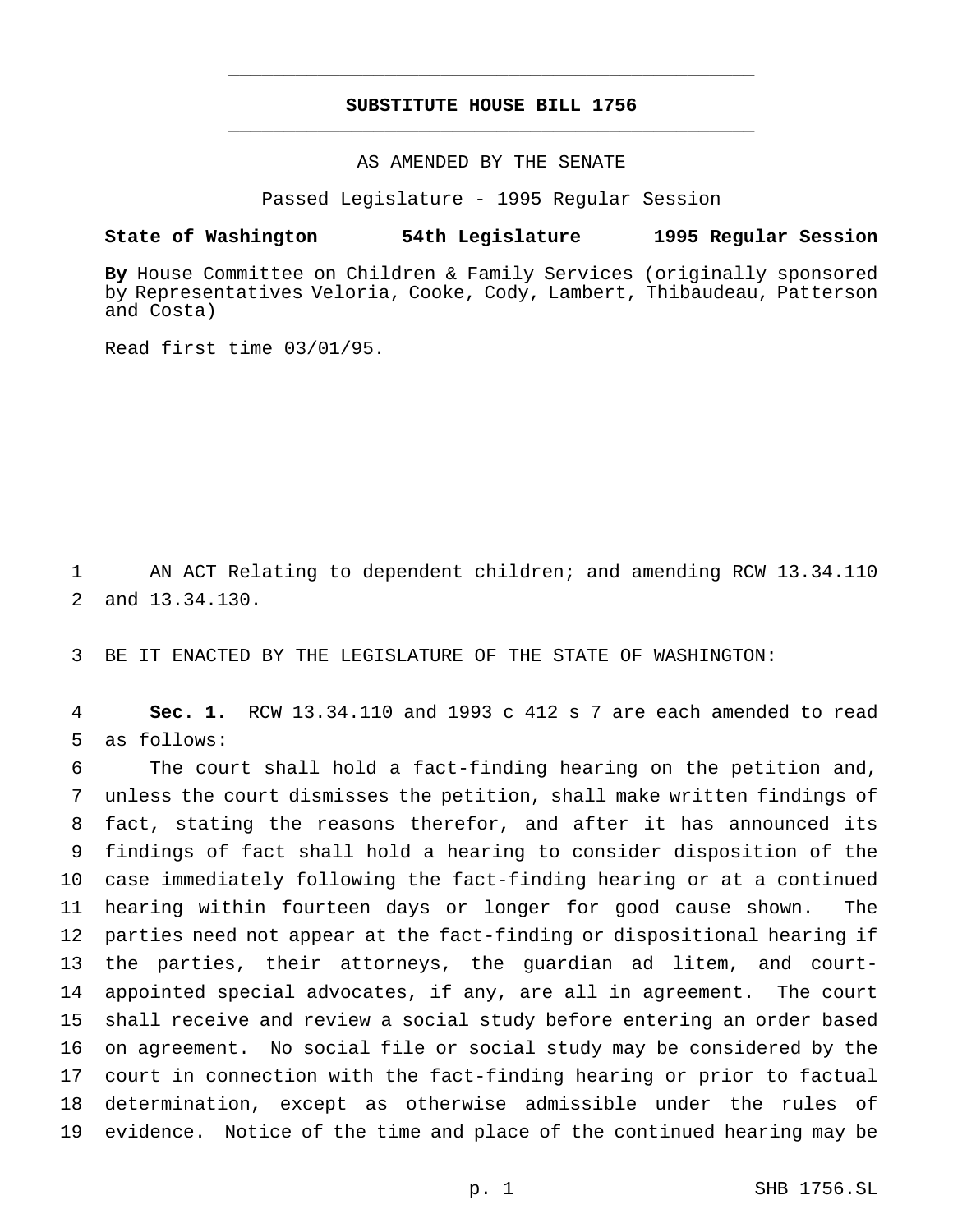given in open court. If notice in open court is not given to a party, that party shall be notified by mail of the time and place of any continued hearing.

 All hearings may be conducted at any time or place within the limits of the county, and such cases may not be heard in conjunction with other business of any other division of the superior court. The general public shall be excluded, and only such persons may be admitted who are found by the judge to have a direct interest in the case or in 9 the work of the court. Unless the court states on the record the 10 reasons to disallow attendance, the court shall allow a child's 11 <u>relatives and, i</u>f a child resides in foster care ((<del>or in the home of a</del> 12 relative pursuant to a disposition order entered under RCW 13.34.130, 13 the court may allow))<sub> $\perp$ </sub> the child's foster parent ((or relative care 14 provider)), to attend ((dependency review)) all hearings and proceedings pertaining to the child for the sole purpose of providing 16 oral and written information about the child and the child's welfare to the court.

 Stenographic notes or any device which accurately records the proceedings may be required as provided in other civil cases pursuant to RCW 2.32.200.

 **Sec. 2.** RCW 13.34.130 and 1994 c 288 s 4 are each amended to read as follows:

 If, after a fact-finding hearing pursuant to RCW 13.34.110, it has been proven by a preponderance of the evidence that the child is dependent within the meaning of RCW 13.34.030; after consideration of the predisposition report prepared pursuant to RCW 13.34.110 and after a disposition hearing has been held pursuant to RCW 13.34.110, the court shall enter an order of disposition pursuant to this section.

 (1) The court shall order one of the following dispositions of the case:

 (a) Order a disposition other than removal of the child from his or her home, which shall provide a program designed to alleviate the immediate danger to the child, to mitigate or cure any damage the child has already suffered, and to aid the parents so that the child will not be endangered in the future. In selecting a program, the court should choose those services that least interfere with family autonomy, provided that the services are adequate to protect the child.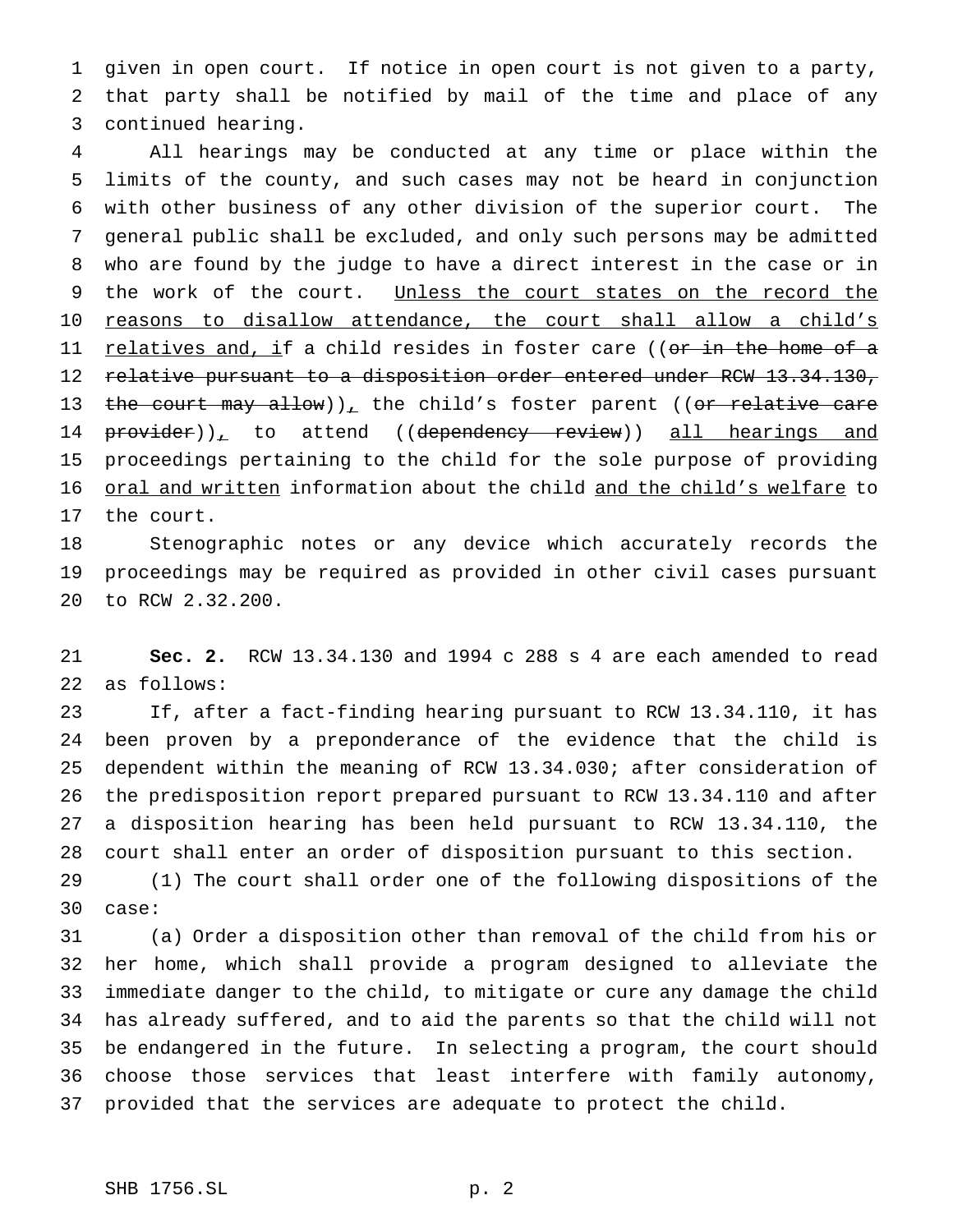(b) Order that the child be removed from his or her home and ordered into the custody, control, and care of a relative or the department of social and health services or a licensed child placing agency for placement in a foster family home or group care facility licensed pursuant to chapter 74.15 RCW or in a home not required to be licensed pursuant to chapter 74.15 RCW. Unless there is reasonable cause to believe that the safety or welfare of the child would be jeopardized or that efforts to reunite the parent and child will be hindered, such child shall be placed with a grandparent, brother, sister, stepbrother, stepsister, uncle, aunt, or first cousin with whom the child has a relationship and is comfortable, and who is willing and 12 available to care for the child. Placement of the child with a relative under this subsection shall be given preference by the court. An order for out-of-home placement may be made only if the court finds that reasonable efforts have been made to prevent or eliminate the need for removal of the child from the child's home and to make it possible for the child to return home, specifying the services that have been provided to the child and the child's parent, guardian, or legal custodian, and that preventive services have been offered or provided and have failed to prevent the need for out-of-home placement, unless the health, safety, and welfare of the child cannot be protected adequately in the home, and that:

 (i) There is no parent or guardian available to care for such child;

 (ii) The parent, guardian, or legal custodian is not willing to 26 take custody of the child;

 (iii) A manifest danger exists that the child will suffer serious abuse or neglect if the child is not removed from the home and an order under RCW 26.44.063 would not protect the child from danger; or

 (iv) The extent of the child's disability is such that the parent, guardian, or legal custodian is unable to provide the necessary care for the child and the parent, guardian, or legal custodian has determined that the child would benefit from placement outside of the home.

 (2) If the court has ordered a child removed from his or her home pursuant to subsection (1)(b) of this section, the court may order that a petition seeking termination of the parent and child relationship be filed if the court finds it is recommended by the supervising agency, that it is in the best interests of the child and that it is not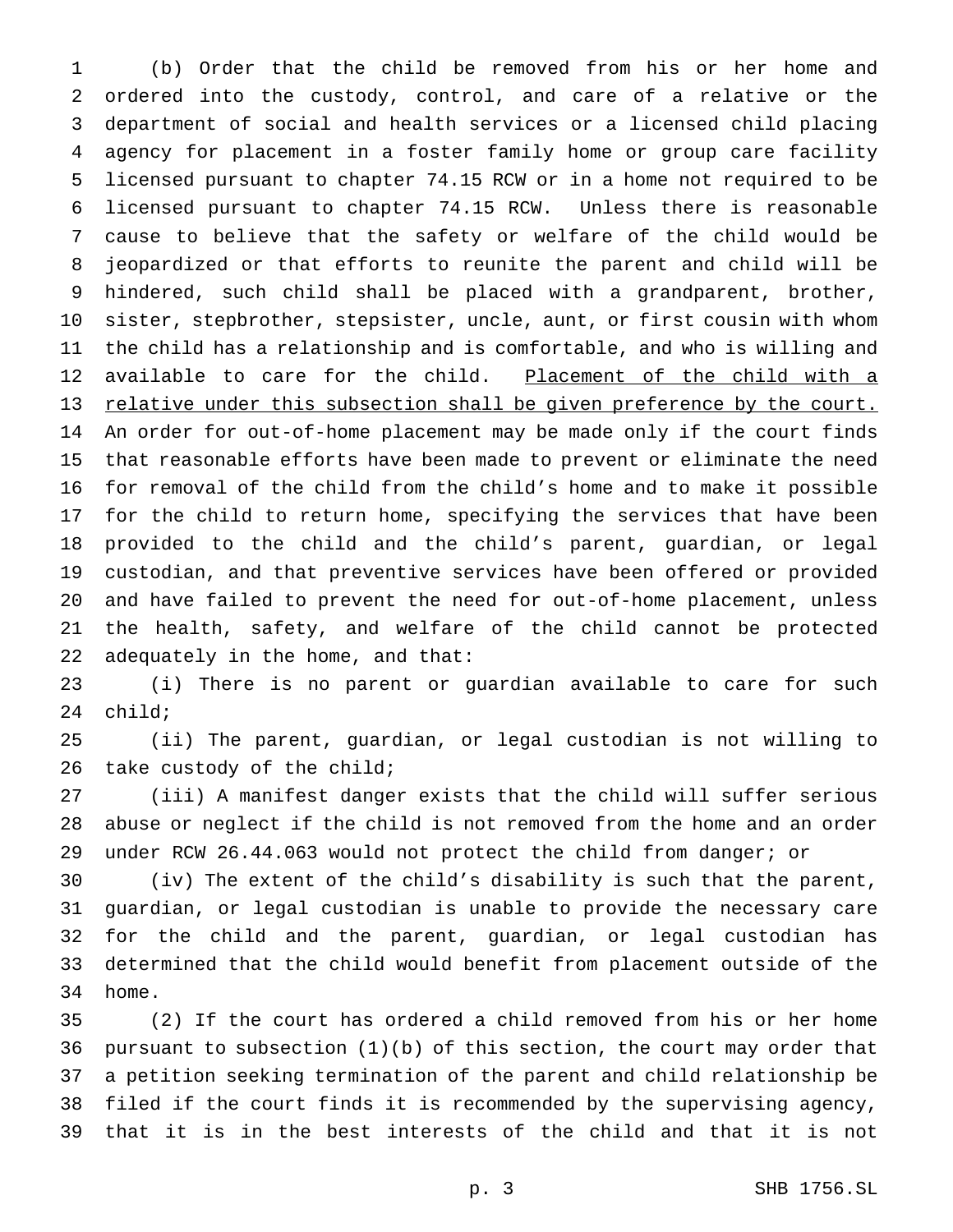reasonable to provide further services to reunify the family because the existence of aggravated circumstances make it unlikely that services will effectuate the return of the child to the child's parents in the near future. In determining whether aggravated circumstances exist, the court shall consider one or more of the following:

 (a) Conviction of the parent of rape of the child in the first, second, or third degree as defined in RCW 9A.44.073, 9A.44.076, and 9A.44.079;

 (b) Conviction of the parent of criminal mistreatment of the child in the first or second degree as defined in RCW 9A.42.020 and 9A.42.030;

 (c) Conviction of the parent of one of the following assault crimes, when the child is the victim: Assault in the first or second degree as defined in RCW 9A.36.011 and 9A.36.021 or assault of a child in the first or second degree as defined in RCW 9A.36.120 or 9A.36.130; (d) Conviction of the parent of murder, manslaughter, or homicide 17 by abuse of the child's other parent, sibling, or another child;

 (e) A finding by a court that a parent is a sexually violent predator as defined in RCW 71.09.020;

 (f) Failure of the parent to complete available treatment ordered under this chapter or the equivalent laws of another state, where such failure has resulted in a prior termination of parental rights to another child and the parent has failed to effect significant change in the interim.

 (3) Whenever a child is ordered removed from the child's home, the agency charged with his or her care shall provide the court with:

 (a) A permanency plan of care that shall identify one of the following outcomes as a primary goal and may identify additional outcomes as alternative goals: Return of the child to the home of the child's parent, guardian, or legal custodian; adoption; guardianship; or long-term relative or foster care, until the child is age eighteen, with a written agreement between the parties and the care provider.

 (b) Unless the court has ordered, pursuant to subsection (2) of this section, that a termination petition be filed, a specific plan as to where the child will be placed, what steps will be taken to return the child home, and what actions the agency will take to maintain parent-child ties. All aspects of the plan shall include the goal of achieving permanence for the child.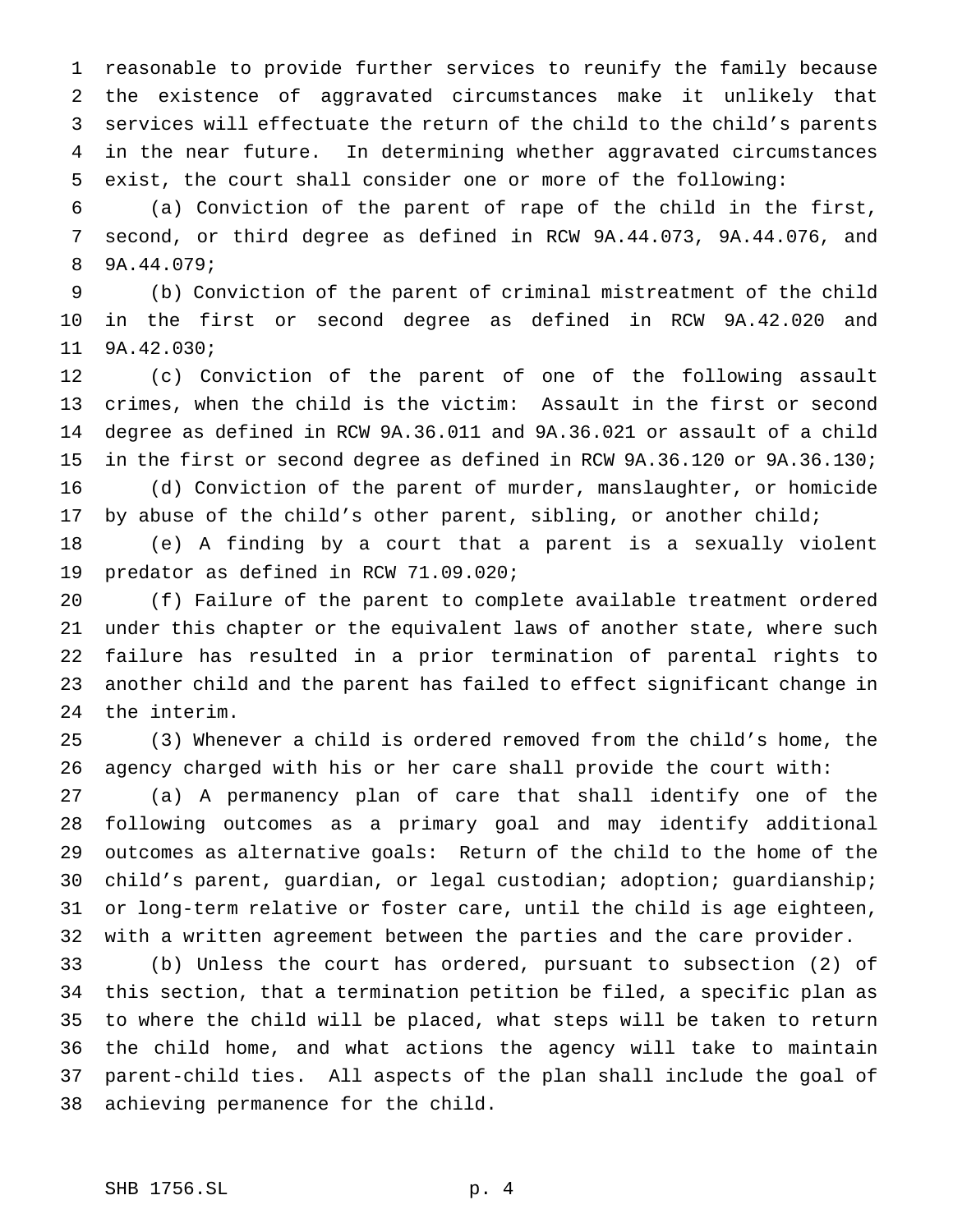(i) The agency plan shall specify what services the parents will be offered in order to enable them to resume custody, what requirements the parents must meet in order to resume custody, and a time limit for each service plan and parental requirement.

 (ii) The agency shall be required to encourage the maximum parent- child contact possible, including regular visitation and participation by the parents in the care of the child while the child is in placement. Visitation may be limited or denied only if the court determines that such limitation or denial is necessary to protect the child's health, safety, or welfare.

 (iii) A child shall be placed as close to the child's home as possible, preferably in the child's own neighborhood, unless the court finds that placement at a greater distance is necessary to promote the child's or parents' well-being.

 (iv) The agency charged with supervising a child in placement shall provide all reasonable services that are available within the agency, or within the community, or those services which the department of social and health services has existing contracts to purchase. It shall report to the court if it is unable to provide such services.

 (c) If the court has ordered, pursuant to subsection (2) of this section, that a termination petition be filed, a specific plan as to where the child will be placed, what steps will be taken to achieve permanency for the child, services to be offered or provided to the child, and, if visitation would be in the best interests of the child, a recommendation to the court regarding visitation between parent and child pending a fact-finding hearing on the termination petition. The agency shall not be required to develop a plan of services for the parents or provide services to the parents.

 (4) If there is insufficient information at the time of the disposition hearing upon which to base a determination regarding the suitability of a proposed placement with a relative, the child shall remain in foster care and the court shall direct the supervising agency to conduct necessary background investigations as provided in chapter 74.15 RCW and report the results of such investigation to the court within thirty days. However, if such relative appears otherwise suitable and competent to provide care and treatment, the criminal history background check need not be completed before placement, but as soon as possible after placement. Any placements with relatives, pursuant to this section, shall be contingent upon cooperation by the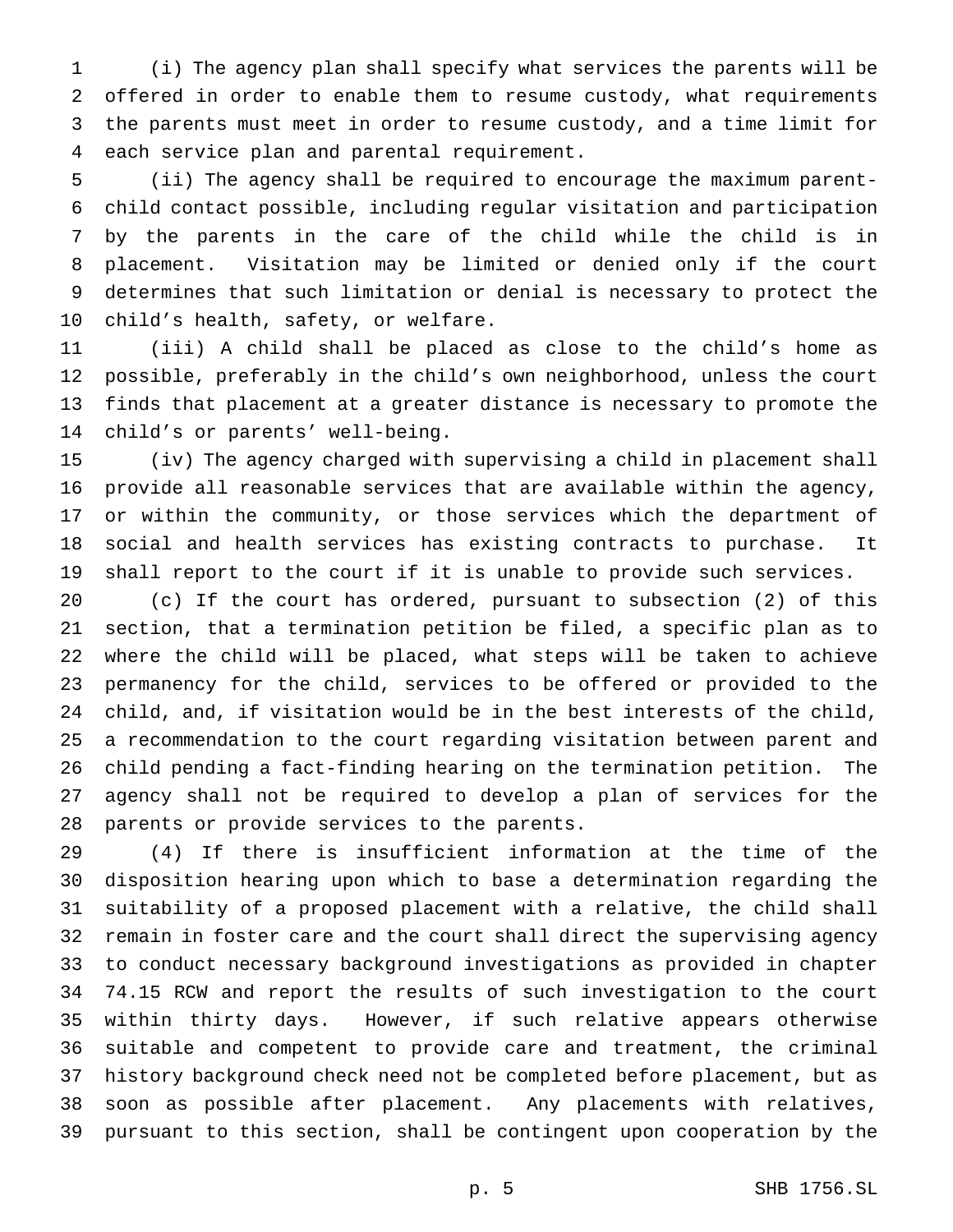relative with the agency case plan and compliance with court orders related to the care and supervision of the child including, but not limited to, court orders regarding parent-child contacts and any other conditions imposed by the court. Noncompliance with the case plan or court order shall be grounds for removal of the child from the relative's home, subject to review by the court.

 (5) Except for children whose cases are reviewed by a citizen review board under chapter 13.70 RCW, the status of all children found to be dependent shall be reviewed by the court at least every six months from the beginning date of the placement episode or the date dependency is established, whichever is first, at a hearing in which it shall be determined whether court supervision should continue. The review shall include findings regarding the agency and parental completion of disposition plan requirements, and if necessary, revised permanency time limits.

 (a) A child shall not be returned home at the review hearing unless the court finds that a reason for removal as set forth in this section no longer exists. The parents, guardian, or legal custodian shall report to the court the efforts they have made to correct the conditions which led to removal. If a child is returned, casework supervision shall continue for a period of six months, at which time there shall be a hearing on the need for continued intervention.

 (b) If the child is not returned home, the court shall establish in writing:

 (i) Whether reasonable services have been provided to or offered to the parties to facilitate reunion, specifying the services provided or offered;

 (ii) Whether the child has been placed in the least-restrictive setting appropriate to the child's needs, including whether 30 consideration and preference has been given to placement with the child's relatives;

 (iii) Whether there is a continuing need for placement and whether the placement is appropriate;

 (iv) Whether there has been compliance with the case plan by the child, the child's parents, and the agency supervising the placement; (v) Whether progress has been made toward correcting the problems that necessitated the child's placement in out-of-home care;

 (vi) Whether the parents have visited the child and any reasons why visitation has not occurred or has been infrequent;